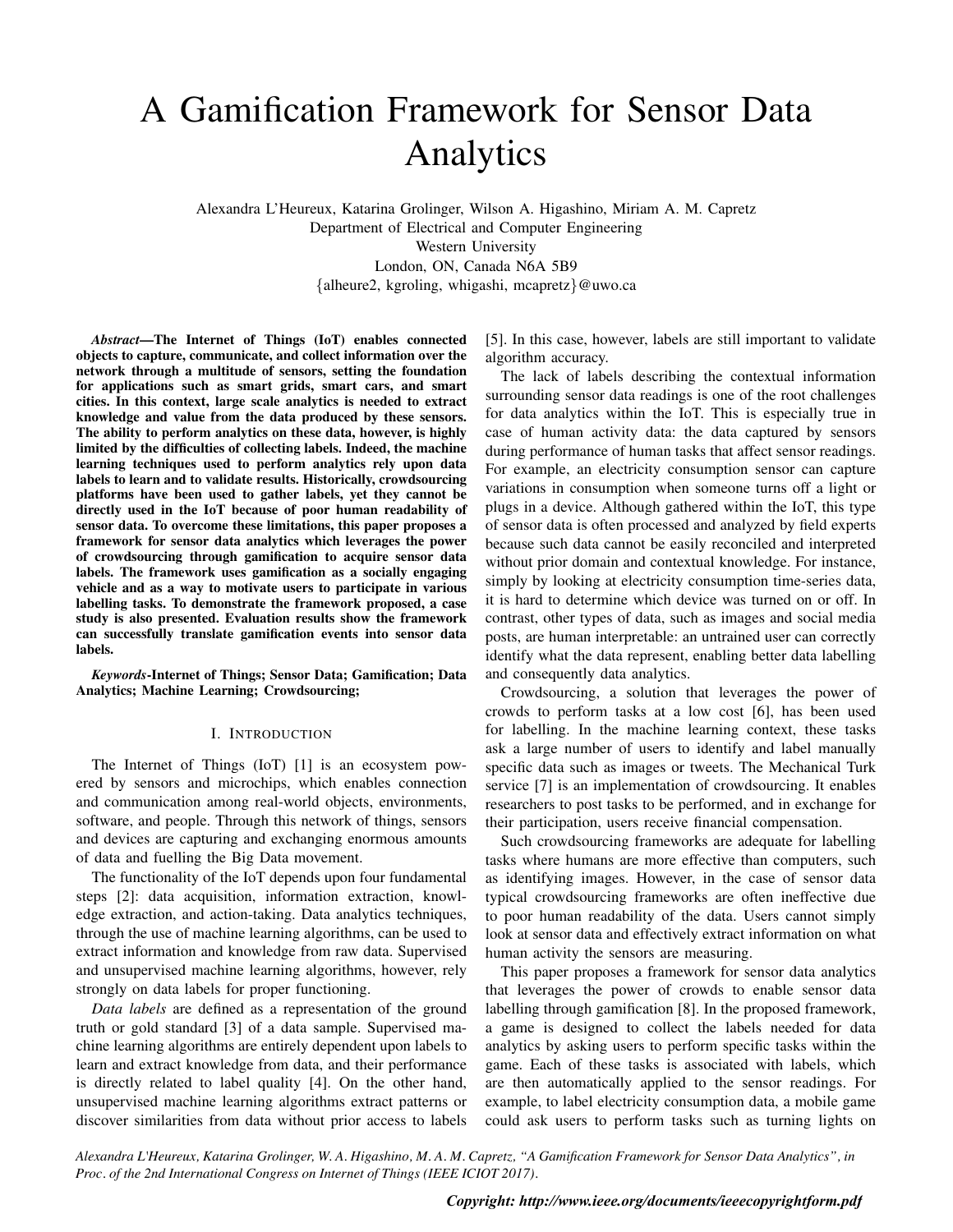or off or plugging in different devices. Using this scenario, a case study was successfully conducted and demonstrated the ability of the framework to collect and label data while promoting behaviour changes. However, it could have also been used to motivate users to engage in physical activities by monitoring their movements using mobile sensors. The proposed framework has a flexible design so that it can be used for many types of sensors with which users can interact.

The rest of this paper is organized as follows. Related work and key concepts are introduced in Section II. Section III presents the proposed framework and the design of each of its components. Section IV discusses a case study, and Section V presents an evaluation of the framework. Finally, Section VI concludes the paper.

## II. RELATED WORK

This section presents related work regarding sensor data labelling and gamification.

# *A. Sensor Data Labelling*

To aid in the process of labelling, sensor data are often annotated with the activity surrounding the data reading. Activity recognition is a way of using sensors to identify activities and provide sensor context awareness to diverse applications [9]. To achieve high accuracy in activity recognition tasks, researchers like Machado *et al.* [10] and Roggen *et al.* [11] used expensive methodologies such as human observers and video labelling respectively. However, these solutions cannot be adapted for automated labelling because of their dependence on third party labellers. Using a different strategy, Cleland *et al.* [12] presented a prompted labelling approach in an attempt to create a more cost-efficient solution. The idea was to detect user activities and then prompt the users to define the activity through a mobile application. Although successful within a test environment, it was found that this technique would not be accurate or reliable in real life settings.

The three methods discussed enable accurate capture of activities surrounding sensor readings while consciously performing cost accuracy trade-offs. However, little consideration is given to the changing nature of the IoT: the methods developed do not account for the possibility of new activities or for rapid changes in labelling requirements. To address these issues, this work uses gamification to improve the interactivity and responsiveness of labelling techniques while remaining cost efficient.

# *B. Gamification*

The Gamification Summit defines gamification as "the use of game thinking and game mechanics to engage an audience and solve problems" [8]. Many different techniques exist to implement gamification, all of which aim to creating a deep and long-lasting engagement among participants, non-game activities, and supporting organizations [13]. Therefore, a key success criterion of gamification is whether the gaming features of an application enhance users' internal motivation [13], enabling them to achieve their own goals [14].

Gamification requires four main components [15], which can be implemented in various ways:

- *•* Mechanics: the building blocks of a game such as missions, leaderboards, and objectives.
- Measurements: the metrics used to quantify users' progress and success.
- *•* Behaviour: the behaviour that the game is attempting to promote. Games are related to intrinsic motivation and must therefore aim at modifying or promoting certain behaviour.
- **Reward:** the compensation given for participating.

Gamification has been integrated with basic questionnaires and quizzes in academic research, and the results have shown that gamification increases participation level [16]. It was also shown that the process does not negatively affect the quality of the captured data, nor is the performance of the test subjects negatively affected [16]. Not only does gamification increase the fun factor of an application, but it also enables more accurate work, motivates behaviour change [17], enhances retention rate, and is cost effective [18]. Therefore, due to its direct relation with intrinsic motivation, gamification is a suitable solution to increase and sustain users' participation in crowdsourcing tasks.

## III. GAMIFICATION FRAMEWORK

The framework proposed in this research explores the power of crowds to capture and label sensor data through gamification. By leveraging these labels, the framework enables realtime and historical analysis of sensor data and facilitates the use of machine learning algorithms in the IoT context.

Figure 1 illustrates the main concepts of the framework. The central processing unit is built around two separate data streams: *gaming events* and *sensor events*. The gaming event stream is generated by users, who interact with the *Gamification* module by performing actions in a game application. The sensor event stream, on the other hand, is generated by the *Event Detection* module, which accesses the *Sensor Interface* to retrieve sensor data and identify events of interest. These two streams are sent to the *Event Labelling* module, which merges them and searches for correspondences between gaming and sensor events. By doing so, it associates data labels with the sensor readings and enables their use by *Analytics*.

Figure 2 depicts a more detailed view of the framework modules and their components. The following subsections discuss all modules in detail.

# *A. Crowdsourcing Dashboard*

The *Crowdsourcing Dashboard* is the central point of the framework and therefore interacts with every other module. It provides a means to capture the metadata needed by the framework, enabling the association between the sensor and gaming environments.

This module is composed of two main components: *Sensor Parameter Acquisition* and *Gaming Parameter Acquisition*. The first component captures sensor environment metadata, encompassing all information about the sensors such as their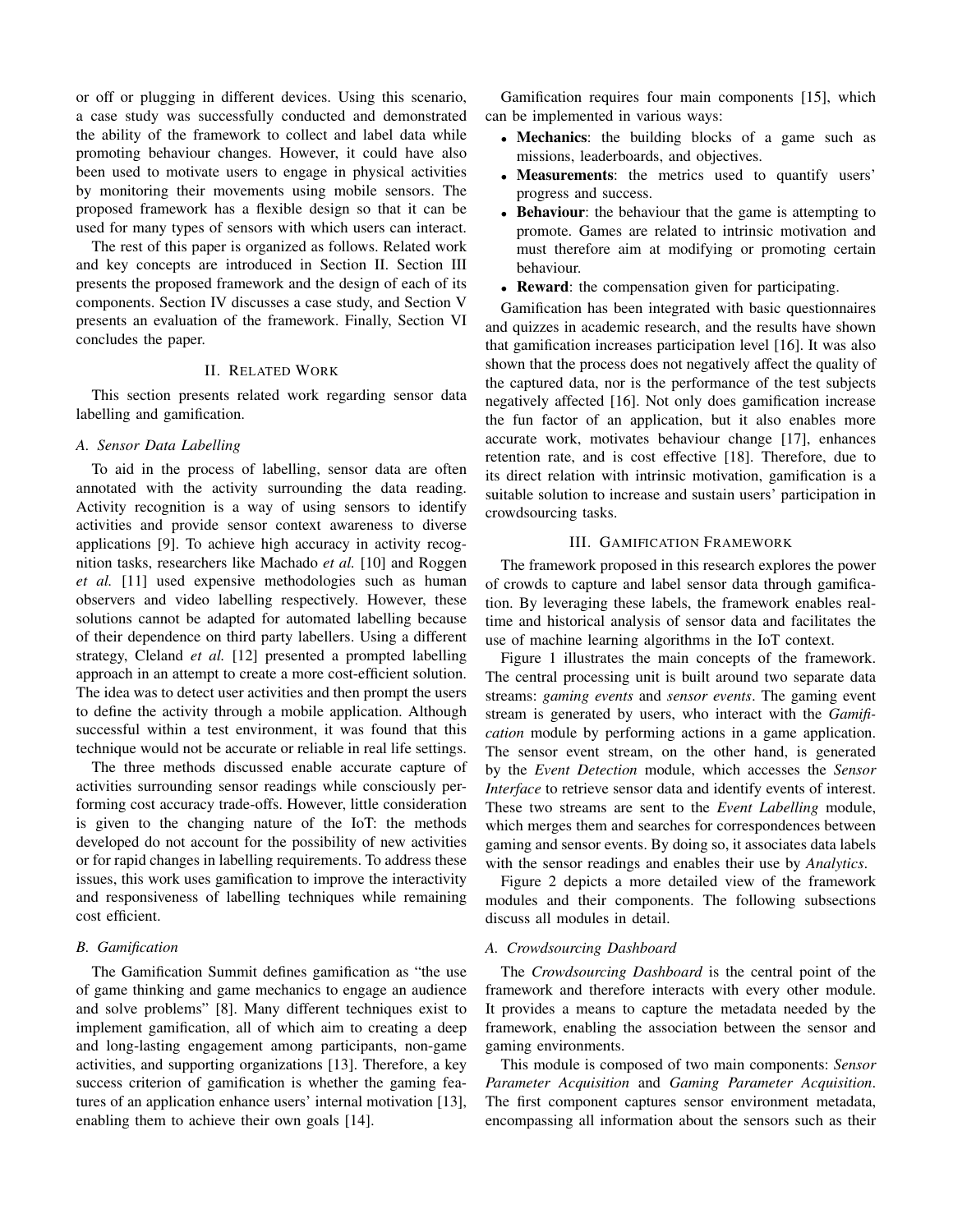

Fig. 1: Overview of the Gamification Framework.



Fig. 2: Component-based view of the Gamification Framework.

category (e.g., HVAC or lighting), type (e.g., voltage or consumption), and physical location. Groups of sensors are also created in this component to bring together sensors that measure the same object.

The *Gaming Parameter Acquisition* component, on the other hand, captures gaming environment metadata. Three main entities are defined in this component: the *actions* users can take in the game (e.g., turn lights off or on), the possible *targets* for these actions (e.g., all light switches), and the rewards granted for completion of actions. Note that a target definition also includes all sensors associated with it, which enables the linkage between the execution of an action and the sensor readings that may be affected.

#### *B. Sensor Interface*

The *Sensor Interface* module communicates with sensor APIs to obtain sensor readings. Because there is no standard for sensor APIs, the *Sensor Interface* module is flexible and can be easily extended to accommodate different formats.

Independently of their format, sensor readings are typically spatial time-series data containing attributes as well as object, time, and location information. The *Sensor Interface* translates these readings to persistent database objects that are stored in the *Sensor Database*.

#### *C. Gamification*

The main goal of using gamification in this study is to motivate users to perform the targeted actions through the use of gaming mechanics. These actions (e.g., turning a light switch off) are physically accomplished and later on are associated with sensor readings, therefore providing the data labels needed for data analytics.

The *Game Application* component implements the gamification aspect of the framework. It is responsible for motivating and engaging users through the accomplishment of tasks and missions. Each of the four key gamification components [15] (mechanics, measurements, behaviour, and rewards) are embedded in the *Game Application* design in a way that enables customization.

In addition, the *Game Application* can also acquire gaming events that are used for data labelling. However, the means of capturing those events varies based on the game requirements. For example, in the case study presented in this paper, the gaming events are captured by scanning QR codes located near light switches. Therefore, each game has its own implementation of the *Label Acquisition* component, which enables the link between the accomplishment of an action and its specific target.

The *Gamification* module also includes a *Game Database*, which stores all events produced by the *Game Application* along with any additional information required for the game. This database is used later as the source for the gaming event stream.

## *D. Event Detection*

Given the real-time nature of the framework and the high sampling frequency of the sensors, the event detection algorithm must be efficient while maintaining accuracy. Because the vast majority of sensor readings do not record the performance of an action, the algorithm uses the difference between the current sensor reading and the previous one to emphasize the anomalous properties of the current reading. This *reading difference* calculation is defined by Equation 1 and is executed by the *Pre-Processing* component of the *Event Detection* module:

$$
\Delta x_t = x_t - x_{t-1} \tag{1}
$$
\n
$$
\forall \text{ sensors } x
$$

where  $x_t$  and  $x_{t-1}$  represents the current and previous readings of sensor *x* respectively.

Another factor that must be considered by the algorithm is that an action may relate to multiple sensors; for example when a light is turned off, both the kilowatt and the voltage readings may vary. To associate all these readings with a single event, all sensors measuring the same object must be linked through a sensor group defined through the *Crowdsourcing Dashboard*, as described in subsection III-A.

Algorithm 1 describes the event detection process. For each sensor, the rolling mean of the reading differences is monitored; if a reading difference is greater than the calculated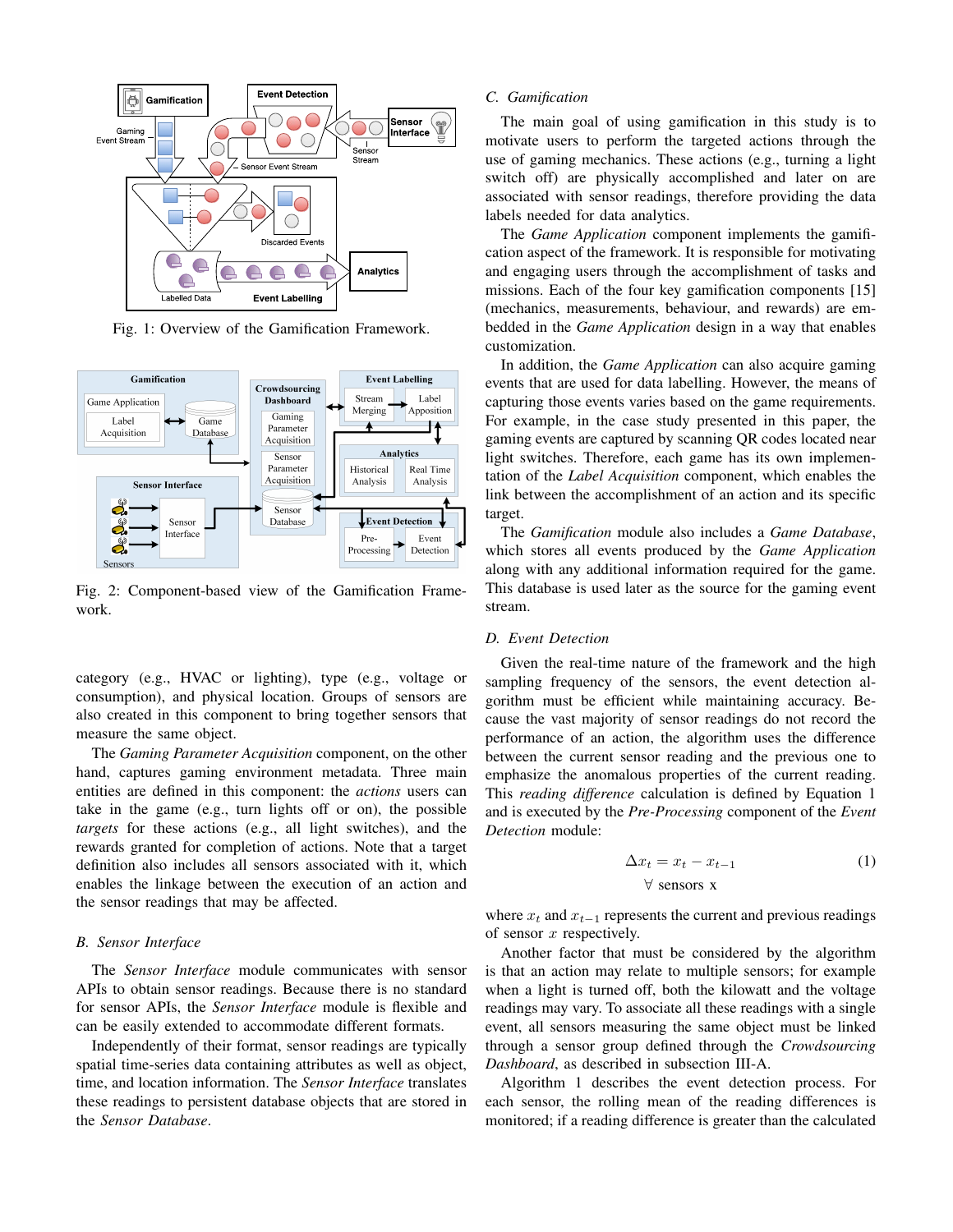mean, the reading is found to be anomalous, and an event is deemed to have occurred. Following this detection procedure, all readings originating in the same sensor group are also grabbed, and the detection is terminated for this group. Note that this algorithm is designed to catch all possible events, even if that includes detecting a few false positives. These will be dealt with during the *Event Labelling* step.

Data: Sensor Readings Result: Event Data foreach *sensor of group m* do read current data; check sensor rolling mean; if *detects* then get all current readings from m; save the current readings into an event; start event detection of the next sensor group; end

end

Algorithm 1: Event Detection Algorithm.

# *E. Event Labelling*

The *Event Labelling* module is responsible for carrying out the event labelling process shown in Figure 2. The module is composed of two main components: *Stream Merging*, which is responsible for aligning and combining the *gaming event* and *sensor event* streams; and the *Label Apposition* component, which matches gaming events with their corresponding sensor events.

As illustrated in Figure 2, the gaming event stream is created by the users playing the game. Given the nature of the framework, not every user input can be assumed to be true because users may by mistake indicate completion of an incorrect action. The sensor data stream, on the other hand, is generated by the *Event Detection* module and may also include a few false positives because its focus is on detecting all events, even if that includes a few incorrectly identified events. Because both the sensor and gaming events streams can contain spurious entries, the label apposition process takes the opposite approach to the event detection process. In this case, it is preferable to miss an event than to have a false positive because otherwise noise will be introduced into the labelled dataset and the validity of the framework will be highly compromised.

To ensure that only hard labels are obtained, a firm set of rules is required. *Label apposition* occurs in three steps:

- 1) Assign a label only if the gaming and sensor events fall within a strict sliding window, which is a time frame equal to the sampling rate of the sensors plus a predefined error margin.
- 2) Assign a label to a multi-event only if a corresponding label can be found for the combination of all events that occurred. For instance, when two light switches are turned off simultaneously, two gaming events are generated, yet only one corresponding sensor event

exists. In this case, the algorithm assigns a label to the sensor event only if there is a (single) label representing that both switches have been turned off.

3) Once the labels have been assigned, a clustering algorithm is executed to verify whether the readings are significantly different from other readings for the same target. This step is referred to as the *noise removal* process. In practice, clustering is executed using the *k*means algorithm. All the readings for a specific target are clustered using one or more centres. The number of centres is determined by increasing it until the BSS/TSS ratio [19] is greater than 0.8, indicating good dispersion. The readings that do not appear to belong to the same cluster as the majority of the readings for the same target are then excluded, and those which belong receive the appropriate label. Note that other algorithms could also be used, but that the framework does not depend on this choice.

Algorithm 2 describes the event labelling process. It is composed of the firm set of rules presented above to ensure that the validity of the proposed approach is preserved. The algorithm rejects all events in which it does not have high confidence.

Data: Event Data, Gaming Data, sliding window Result: Event Data Labelled while *Gaming Data is Available* do get gaming data; get sensor event stream; if *event was detected* then if *single event found in sliding window* then Assign label to sensor event; Perform clustering to ensure label is accurate; else if *combined event label exists* then Assign combined label to sensor event; Perform clustering to ensure combined label is accurate; else discard the event end end if *Assigned to expected cluster* then Associate event with reading; else discard the event; end else get next sensor reading; end end

Algorithm 2: Label Apposition Algorithm.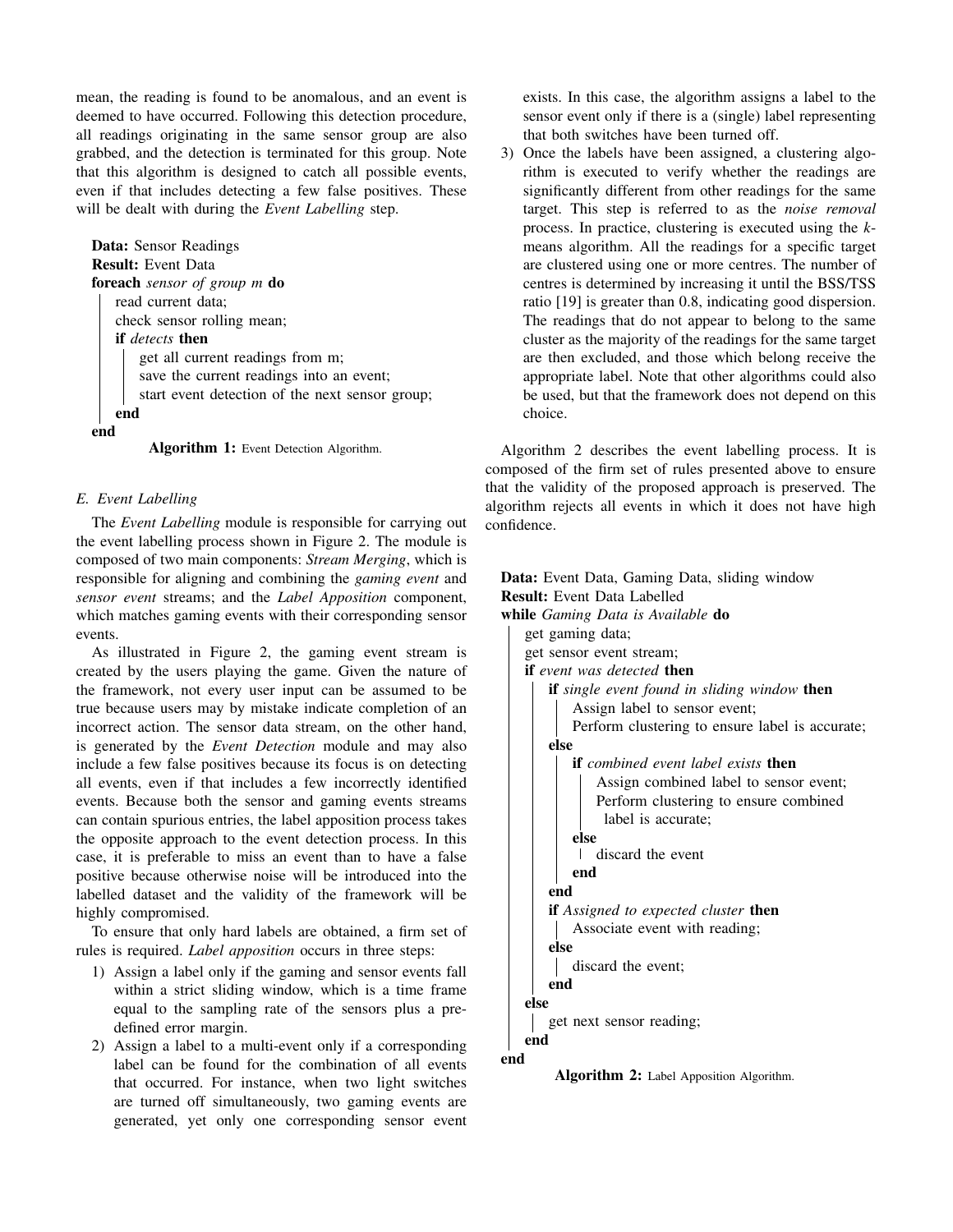## *F. Analytics*

The framework was designed to recognize potential events in real time. Processes were put in place to extract these events, and therefore, as the game progresses, the number of labelled events increases. This enables the framework to learn actively from these labels, becoming more accurate over time.

The *Real Time Analysis* component can be used to process these events in a streaming fashion. This component is not tied to any specific algorithm or analysis implementation, but can be varied based on the targets entered in the *Crowdsourcing Dashboard*.

Furthermore, in addition to real time analysis, the *Historical Analysis* component can be used to perform batch processing within the framework. In this scenario, the newly found knowledge is used to extract additional information from historical sensor data.

# IV. CASE STUDY

The case study presented here was developed in collaboration with Powersmiths [20], a company located in Brampton, Ontario, Canada, that develops meters for measuring various electrical features at a very short interval. Although they had been storing the data captured by these meters for a number of years, they still needed a labelled dataset to obtain actionable insights. This was an excellent opportunity to deploy the proposed framework and enable achievement of some of Powersmiths' business objectives. Indeed, one of the company's goals was to promote sustainability and reduce energy waste, and therefore the mobile game application was developed to engage users in energy-saving challenges. Another company objective was to gain analytical insights from their data. The analytics module was consequently developed to provide realtime and historical analysis relevant to sustainability. The means by which each of these goals was achieved and the implementation details are discussed below.

## *A. Game Application*

The objective of the game was to encourage sustainable actions among communities of customers by creating a competitive environment where the users who gathered the most points by performing sustainable actions were rewarded. Various gaming mechanisms were incorporated. First, the application used a level hierarchy, each level unlocking more actions, to motivate the players to progress. Second, a leaderboard was implemented so that users could identify where they stood with respect to their community. In addition, the reward artifact was integrated by enabling administrators to assign a point value to each task. By giving this type of control to the administrator, specific tasks could be favoured to ensure that enough data were gathered from the targets.

The game was tested within Powersmiths' own facility and, due to the environmental impact of lighting-related issues, the actions were focussed on turning lights on and off. Using the *Crowdsourcing Dashboard*, administrators created QR codes for each of these actions and affixed the codes close to the target objects. To ensure that actions were recorded in good

faith, a participant who accomplished an action had to scan the QR code physically with a smartphone. The deployment and use of the game not only promoted sustainability, but also enabled the acquisition of a labelled dataset for the analytics module.

## *B. Analytics*

The real-time analytics component was designed to monitor the lighting and occupancy of the facility; as events were taking place, the status of each area was observed and updated in real time. The idea was to use the acquired data labels to create clusters for each target sensor group. As new sensor events were detected, they were compared against the centroids of each cluster and assigned to the class it was closest to. By joining these newly classified data with room occupancy sensor data, it was possible to establish the level of energy waste in the facility.

The historical analytics component also made use of occupancy sensors and of the framework's ability to classify detected events to extract insights from electrical usage data. Daily historical reports were created to provide a snapshot of facility usage. Within each daily report, every single event detected was listed, and classification was performed to determine which event occurred. Event detection and classification enabled the lighting status of each area to be extracted. Because the occupancy status of any area of the building could be obtained through the motion sensors data, it was possible to determine whether the facility was wasting energy at any given time.

The combination of real-time and historical analysis components provided Powersmiths with the analytical insights that they had been looking for; they were able to extract additional value from the data they had already been gathering.

## *C. Implementation*

Each module from Figure 2 was implemented as follows:

- *•* Crowdsourcing Dashboard: The *Crowdsourcing Dashboard* was implemented as a REST API using the Play Framework [21]. The *Sensor Database* was implemented using MySQL.
- *•* Sensor Interface: The *Sensor Interface* was implemented as a Web service using Scala and the Play Framework. The service queried the sensors' REST API every 30 seconds and stored the results as unlabelled in the *Sensor Database*.
- *•* Gamification: The game application was implemented on the Android platform. Actions were captured through the use of QR codes and a QR code scanner within the game. The *Game Database* was implemented using Parse [22].
- *•* Event Detection: Both data pre-processing and event detection were implemented as database functions and triggers in the sensor database.
- **Event Labelling:** The event labelling component was implemented using database functions and R [23], a statistical analysis program.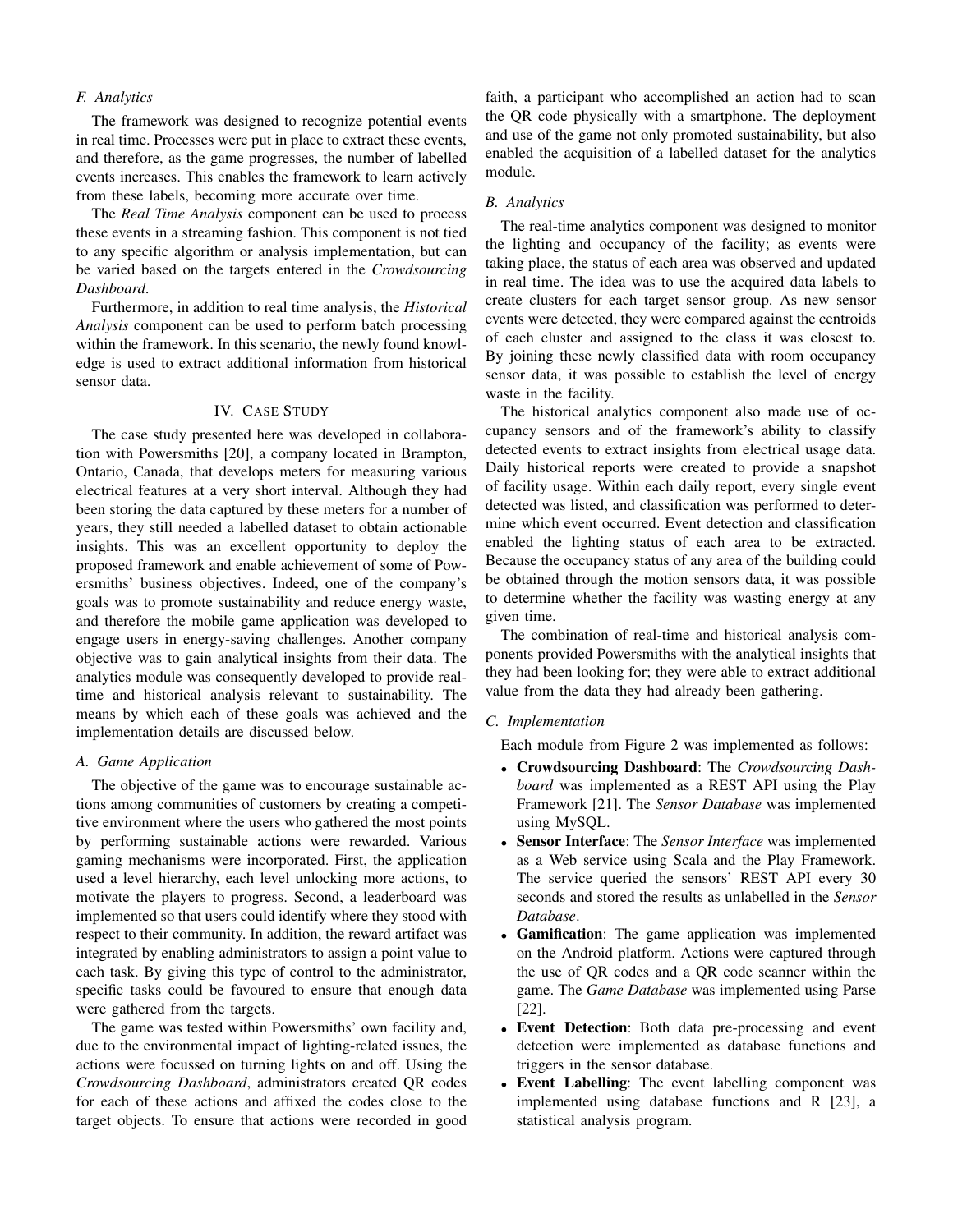• **Analytics Module**: The analytical components were implemented using the R platform, and the real-time and historical analytic applications were developed using R Shiny [24].

#### V. EVALUATION

# *A. Setup*

Over approximately four months, the framework was deployed to monitor the lighting events on the second floor of the Powersmiths facility. The lights on the second floor were all monitored using a single device with multiple sensors, which provided the four readings used by the case study: the kW for each of the three current phases and the total kW consumption.

Throughout the case study, a total of 1,823,289 readings, were analyzed by the framework. To evaluate the framework, a manual gaming experiment was conducted with the help of two users playing the game using the mobile application. The experiment enabled the capture of 124 gaming action records. During the experimentation, the sensor interface was not serving data consistently or regularly, and the 30-second sampling interval was not maintained. In fact, of the expected 2880 daily readings from each sensor, only 1808 complete readings per sensor were recorded, equivalent to a sampling rate of 62.8%. As a result, of the 124 gaming actions, the framework captured only 90 corresponding readings, for a sampling percentage of 72.5%. The reason that some of the gaming actions could not be assigned was that no corresponding reading was available from the sensor API at the time the actions were completed. In addition, it was also discovered that 4 actions occurred within the same sampling window. Since this evaluation was only interested in single events, these 4 actions were discarded, resulting on an initial set of 86 gaming actions.

Given that the authors are not aware of any other framework that performs the same tasks, the evaluation was performed on a component basis. The various evaluations, as well as their objectives, methodology, and results, are discussed in the following subsections.

#### *B. Labelling Evaluation*

This section evaluates the framework's ability to detect false events and wrong labels and its ability to translate gaming events into labels.

*1) False Gaming Event Detection:* The framework must be able to detect events, but as importantly, given the human component of the framework, it must prevent the introduction of false gaming events. False gaming events are defined as actions that are registered (scanned), but were not physically performed. If these were not eliminated, the created dataset would not be reliable and could not be effectively used for data analytics.

To evaluate false gaming event detection, an experiment was conducted during the case study: targets were scanned, but no corresponding physical actions were performed. The test's objective was to ensure that players that intentionally or accidentally scanned a target without performing an action would not introduce invalid data into the dataset. In a monitored environment, nine targets were scanned without physically performing the associated action. The nine actions were recognized as gaming events, but because there was no matching sensor event, they were all discarded.

This test therefore shows that the framework was able to fully prevent false gaming events, which is critical to the success of the framework.

*2) Wrong Label Detection:* The framework links physical actions to sensor readings to create a labelled dataset for analysis. For the framework to fulfil its purpose, the labels apposed must be accurate to limit the amount of noise or wrong labels introduced into the dataset.

Therefore, the framework's ability to detect wrong labels was evaluated. Attempts were made to inject invalid samples into the dataset by having a user perform a labelled action while capturing the wrong target. In other words, a light switch was turned off, but another light target was scanned. The goal of this procedure was to evaluate whether the framework would accurately identify the results as invalid labels. The framework was successful in recognizing all four attempts to inject wrong labels as invalid actions. Table I shows these results. It can be observed that the clustering algorithm executed by the *Label Apposition* component placed the noisy readings into a different cluster than the cluster containing the properly labelled readings, leading to the rejection of the injected readings.

Therefore, this test showed that the framework is not susceptible to noise introduction because it can counteract accidental or purposeful introduction of noisy data.

*3) Assigned Labels:* The main objective of the framework is to use gamification to create a labelled dataset, in order to enable analytics. Therefore, it is important to evaluate the framework's ability to translate gaming events into labelled sensor readings. This evaluation was performed by comparing the size of the final labelled dataset to that of an *ideal* dataset, where all relevant gaming events were turned into labels.

However, before the data labelling conversion rate could be evaluated, the dataset had to undergo a filtration step to remove the invalid data that had been purposefully introduced by the false event and wrong label detection tests. During the experiment, 86 gaming events were recorded, but after removing the purposefully injected actions used to evaluate the framework a set of 73 valid unique detected actions remained. This means that if every valid action was correctly labelled, the resulting dataset should contain 73 labelled readings. However, this was not the case. Indeed, the framework has a built-in mechanism to remove potentially invalid or noisy data, which is known as the *clustering phase* within the *Event Labelling* module. This step was therefore carried out, clustering was performed for each of the target sensors, and a number of potentially noisy data readings were removed.

From the 73 valid detected actions, 53 were left. Therefore the framework translated 72.6% of the gaming actions into labels. However, this percentage could well have been higher if the experiment were performed under ideal conditions with a consistent sensor reading interval.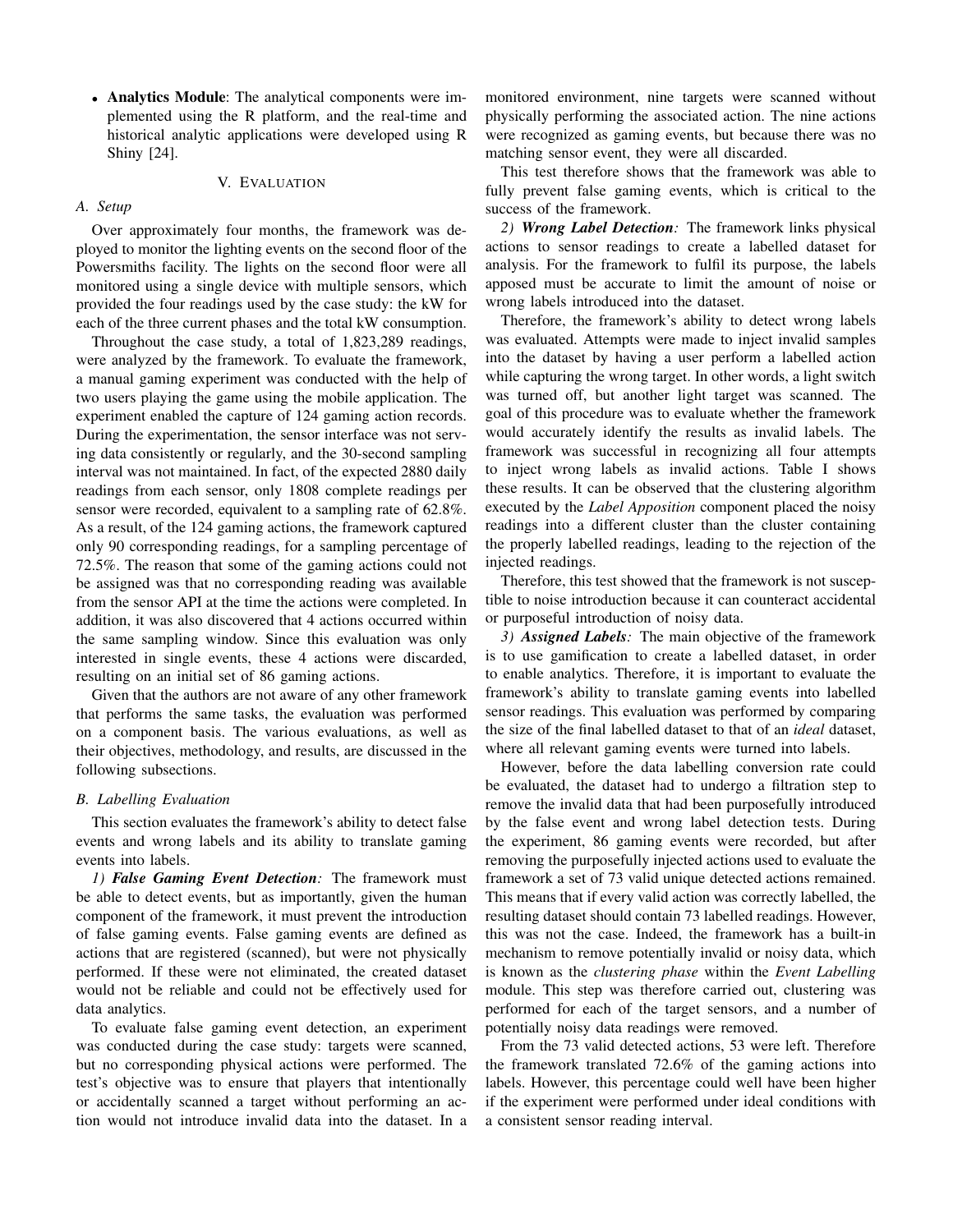TABLE I: Wrong Label Detection.

| <i>ActionTime</i>          | ReadingTime         | TargetNumber | AssignedCluster | TrueCluster |
|----------------------------|---------------------|--------------|-----------------|-------------|
| 2014-12-16 12:55:29.692000 | 2014-12-16 12:55:32 |              |                 |             |
| 2014-12-16 13:02:18.226000 | 2014-12-16 13:02:32 | 10           |                 |             |
| 2014-12-16 13:05:26.451000 | 2014-12-16 13:05:32 | 10           |                 |             |
| 2014-12-16 13:33:55.048000 | 2014-12-16 13:34:02 |              |                 |             |

TABLE II: Framework Comparison with Unlabelled Techniques.

| No             | Case                                             | Algorithm  | Accuracy |
|----------------|--------------------------------------------------|------------|----------|
|                | Unprocessed Event Readings (No Noise Removal)    | $K$ -Means | 31.08%   |
| 2              | Pre-Processed Event Readings (No Noise Removal)  | $K$ -Means | 64.86%   |
| 3              | Unprocessed Event Readings With Noise Removal    | $K$ -Means | 35.84%   |
| $\overline{4}$ | Pre-Processed Event Readings With Noise Removal  | $K$ -Means | 71.69%   |
| 5              | Pre-Processed Event Readings and Labeled Centres | <b>KNN</b> | 88.67%   |

## *C. Evaluation of the Overall Framework*

The value of the framework depends on its ability to perform better than other known solutions, more specifically in terms of accuracy. Because the authors are not aware of frameworks with the same purpose as the novel solution proposed here, the evaluation was conducted by performing various analytical comparisons against well-established algorithms and the various components of the framework.

The accuracy metric used as proposed by Metz [25] is defined by Equation (2):

$$
Accuracy = (tp + tn)/total \tag{2}
$$

where *tp* represents the number of true positives (the number of sensor events correctly labelled), *tn* represents the number of true negatives (the number of unlabelled or incorrectly labelled events) and *total* represents the total number of samples in the dataset.

The five experiments listed in Table II were carried out to evaluate different components of the proposed framework:

*1) Unprocessed Event Readings:* This experiment served as a baseline for comparing the contributions of the framework components. It evaluated the accuracy of unsupervised technique (clustering) using raw data as input. Here, the raw data set consisted of sensor readings corresponding to the events identified by the framework. This dataset was classified using the *k*-means algorithm implemented in the Weka [26] knowledge analysis tool. In an unsupervised unlabelled context, the only information that would be accessible to the user would be the number of potential clusters or targets. Therefore, this information was provided to the algorithm, meaning that the algorithm was aware of the number of possible targets available.

*2) Pre-Processed Event Readings:* The objective of this experiment was to assess the benefits of pre-processing. It was the same as experiment #1, except that the data were preprocessed according to Equation (1) instead of being raw data.

*3) Unprocessed Event Readings w/ Noise Removal:* The goal of this experiment was to explore the effect of the noise removal process described in Section III-E. This experiment attempted to demonstrate the effect of the noise removal process. Like experiment #1, it used the raw data set and *k*-means algorithm implemented in Weka. However, before clustering, noise was removed using the noise removal process from the proposed framework.

*4) Pre-processed Event Readings w/ Noise Removal:* Similar to experiment #3, this experiment also showed the effect of noise removal. Whereas experiment #3 used raw data, this experiment used data pre-processed according to Equation (1).

*5) Supervised Classification:* The goal here was to demonstrate the need for labelling. It is possible to stipulate that unsupervised classification may be sufficient for the scope of this work and that labelling may not provide significant advantages. Therefore, this experiment demonstrated the importance of having access to labelled data by comparing the results obtained by unsupervised algorithms (*k*-means) to those obtained by the *k*-nearest neighbour (KNN) algorithm trained with the labelled dataset created by the framework. The KNN algorithm was implemented in R. The training set provided to the KNN algorithm was chosen to be equal to the centroid of each of the cluster labels (each cluster contains all the event data labelled for a specific target), and the number of neighbours was set to one.

From those five experiments and their accuracy as shown in Table II, the following conclusions can be drawn:

- *•* Pre-processing significantly improves the classification accuracy. When pre-preprocessing was added to pure clustering in experiments #1 and #2, the accuracy increased from 31.08% to 64.86%. Moreover, when prepreprocessing was added to the scenarios with noise removal, experiments #3 and #4, accuracy increased from 35.84% to 71.69%
- Noise removal process improves overall classification accuracy. Experiment #3 added noise removal to experiment #1, resulting in an accuracy increase from 31.08% to 35.84%. Similarly, experiment #4 added noise removal to experiment #2, resulting in accuracy change from 64.86%